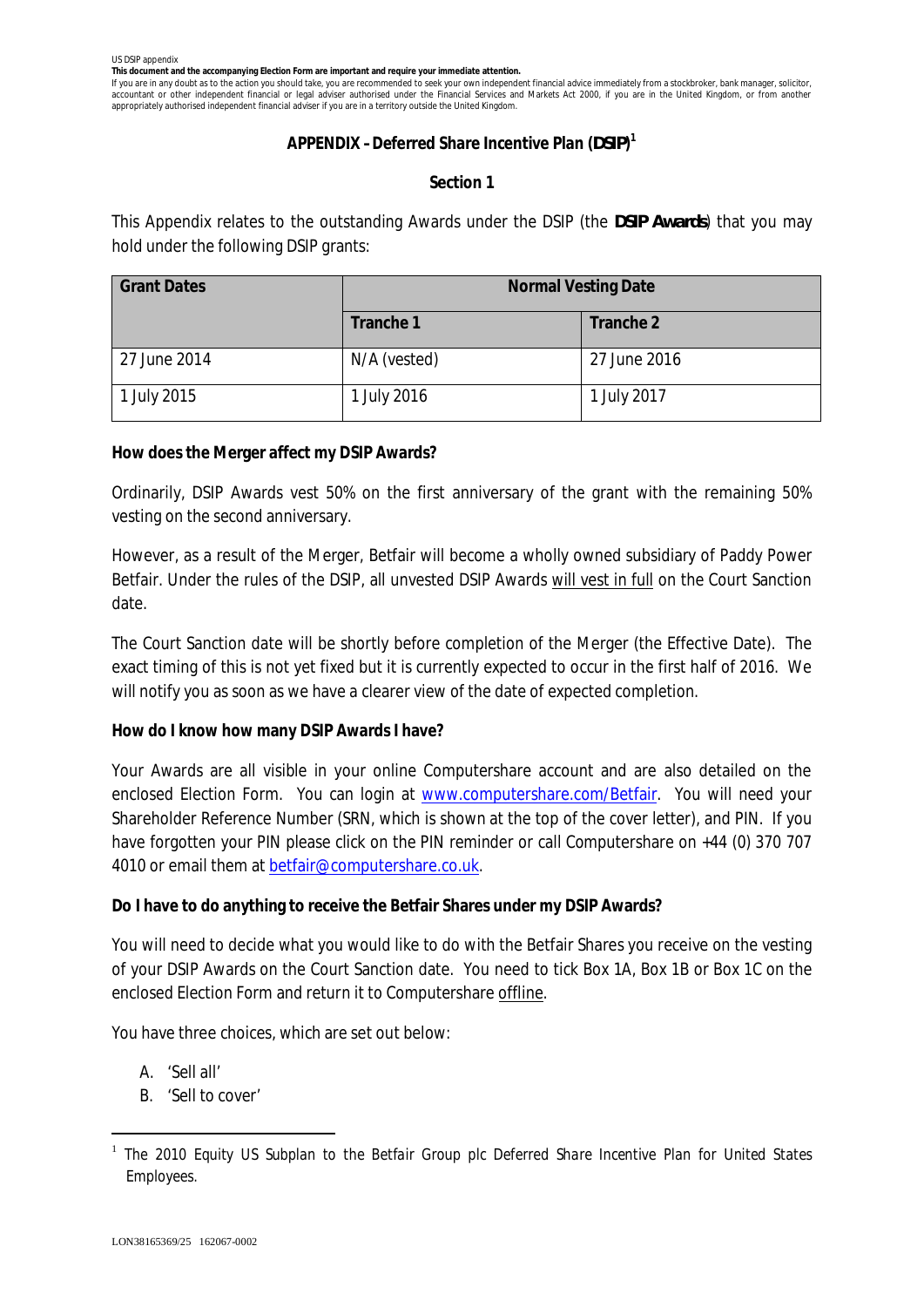C. 'Hold all'

Should you choose to 'hold all' (Box 1C) then the Betfair Shares that you acquire will be transferred to Paddy Power Betfair under the Scheme and you will then receive the same consideration for your Betfair Shares as other Betfair Shareholders - which is 0.4254 Paddy Power Betfair Shares for each Betfair Share you hold. If you elect to 'hold all' you must ensure that you have transferred to Computershare an amount in cleared funds sufficient to meet any tax and social security withholding obligations that arise on the vesting of your DSIP Awards by no later than 5 working days before the Court Sanction date. If Computershare does not receive sufficient cleared funds by this deadline, you will be deemed to have elected a 'sell to cover' transaction. Computershare will contact you to confirm the deadline and the amount that you need to transfer and to provide details of how to make a transfer of funds to Computershare.

Should you choose either a 'sell to cover' (Box 1B) or 'sell all' (Box 1A) transaction then the following will occur:

- · 'sell to cover': the Company will use all reasonable efforts to arrange a sale of a sufficient number of your Betfair Shares to meet any tax and social security withholding obligations that arise on vesting of your Awards. The remaining Betfair Shares will be subject to the terms of the Merger (as described above). There can be no guarantee that the sale will be possible, in which case it may be necessary for the resulting Paddy Power Betfair Shares which you will receive under the Merger to be sold as soon as reasonably practicable after completion of the Merger.
- · 'sell all': the Company will use all reasonable efforts to arrange a sale of all the Betfair Shares you acquire prior to completion of the Merger but there can be no guarantee that this will be possible, in which case it may be necessary for the resulting Paddy Power Betfair Shares which you will receive under the Merger to be sold as soon as reasonably practicable after completion of the Merger.

Sufficient funds to meet any tax and social security withholding obligations that arise on vesting of your DSIP Awards will be deducted from the sale proceeds due to you as a result of the sale of your Betfair Shares or, if necessary, your Paddy Power Betfair Shares.

Please refer to Section 2 below for some general information about the tax implications of the vesting of your DSIP Awards.

# **What happens if I take no action?**

If you do not take any action, Computershare will not be able to carry out any sale transaction in respect of the Betfair Shares you will acquire on the Court Sanction date - your Awards will not vest until you have made satisfactory alternative arrangements to satisfy any Tax Withholding Liabilities arising on the vesting of your Awards.

# **Election Form**

The Election Form which is enclosed in this pack must be completed offline in order for Computershare to be able to complete the transaction that you specify.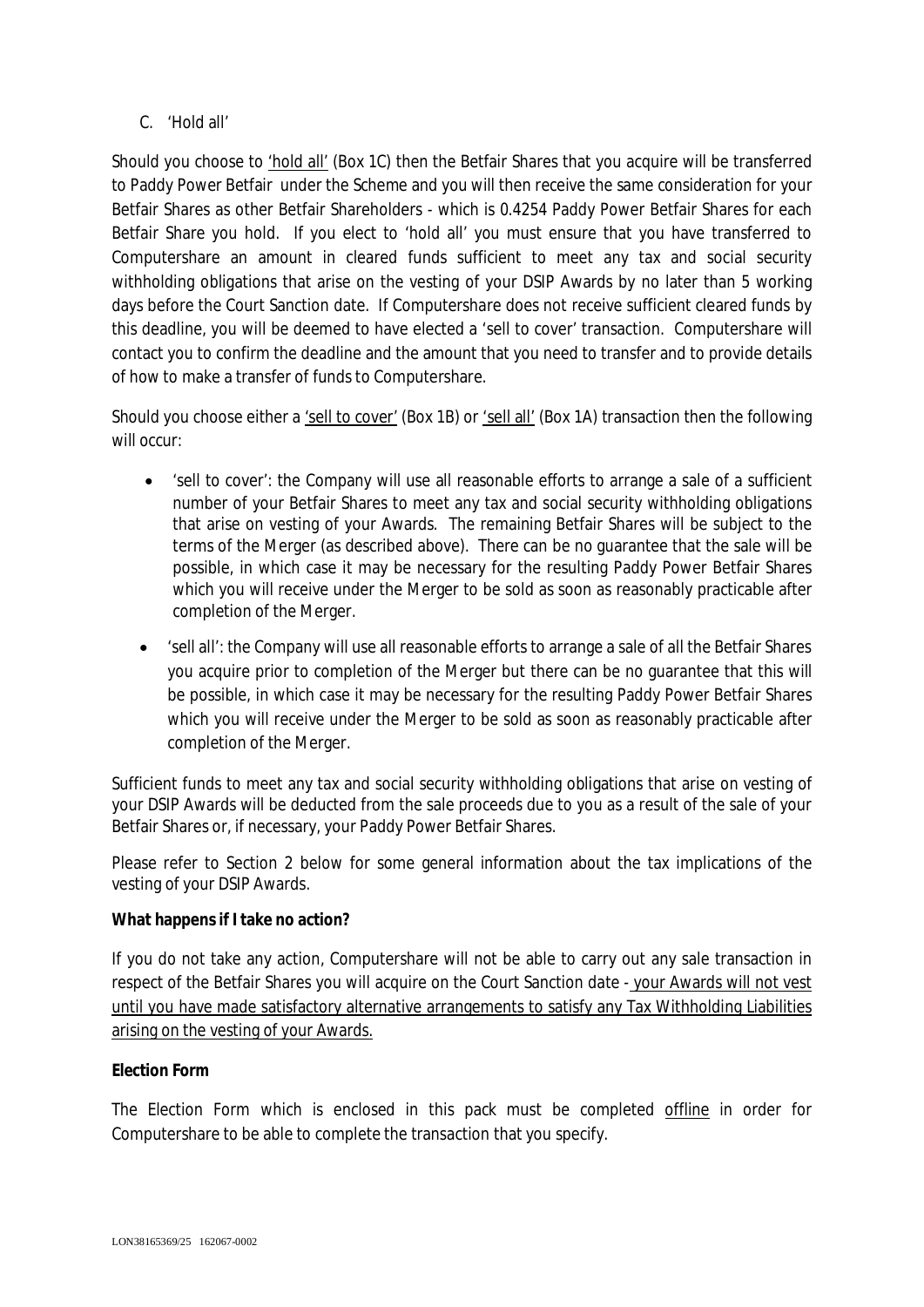### **Insiders**

If you are an Insider please refer to the separate Insiders Appendix in this pack for important information that may impact your choices.

### **Settlement**

Should you have chosen to retain some or all of your shares (i.e. carried out a 'sell to cover' or 'hold all' transaction in relation to your DSIP Awards) then the resulting Paddy Power Betfair Shares will be automatically transferred to your Computershare nominee account.

**Leaving Betfair employment before completion of the Merger**

Please note that the choices described above do not apply to any DSIP Awards that have already lapsed or would otherwise lapse (for example on leaving employment) before completion of the Merger.

**What if the Merger does not complete?**

If the Merger does not happen, for whatever reason, your DSIP Awards will continue just as they are currently and they will vest subject to the rules of the DSIP.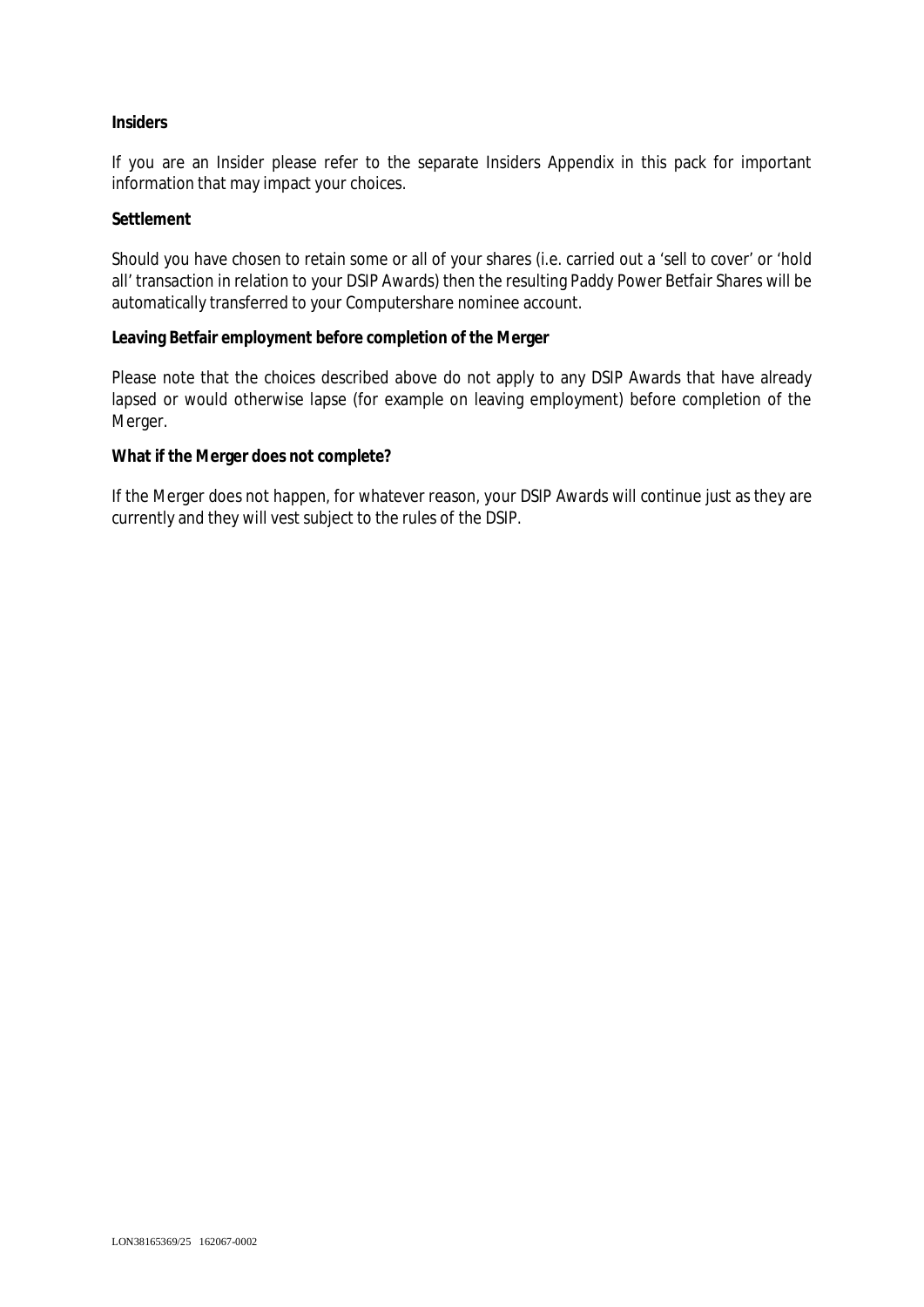# **Section 2**

# **DSIP Awards - US Income Tax summary**

This Appendix contains certain U.S. federal income tax consequences applicable to DSIP Awards of restricted share units ("RSUs", but also referred to as Restricted Shares under the DSIP rules) granted to employees under the DSIP who are subject to United States federal income taxation based on statutory authority and judicial and administrative interpretations as of the date of this summary, which are subject to change at any time (possibly with retroactive effect). This Appendix does not address federal estate tax, social security tax or non-U.S. tax issues or state and local tax issues that may arise in connection with RSUs issued under the DSIP, and assumes that all RSUs issued under the DSIP are and will be exempt from the requirements of Section 409A of the U.S. Internal Revenue Code. Since these rules are technical and complex, the discussion below represents only a general summary. Accordingly, we urge you to consult with your personal tax advisor.

### **Income and Employment Taxes**

No amount generally will be required to be included in income by you at the time your RSUs are awarded. However, employment taxes (i.e., FICA taxes, including Social Security and Medicare) generally will become due upon the vesting of the RSUs based on the fair market value of the Betfair Shares underlying such RSUs at the time of vesting. Upon payout of the RSUs, you generally will recognize ordinary income in an amount equal to the fair market value per share on the day that the Betfair Shares underlying the RSUs are transferred to you multiplied by the number of Betfair Shares transferred to you (including, for this purpose, any shares that are sold on your behalf or withheld to satisfy applicable withholding tax obligations as described below). Your tax basis in the Betfair Shares issued on the payment date generally will be the fair market value of such shares on such date, and your holding period will begin on the day after the payment date.

In connection with the Merger, your unvested RSUs under the DSIP generally will vest and be paid shortly prior to the consummation of the Merger on the Court Sanction Date, and upon consummation of the Merger, each Betfair Share issued upon payment of the RSUs that you continue to hold will be exchanged for the Merger consideration of 0.4254 Paddy Power Betfair Shares. For purposes of this tax discussion, it is assumed that the fair market value of a Betfair Share on payout of the RSUs will be equal to the value of the per share Merger consideration of 0.4254 Paddy Power Betfair Shares upon consummation of the Merger since the payout of the RSUs and the exchange of the underlying Betfair Shares for Merger consideration are expected to occur within a few days of each other. As a result, there should be no additional income being recognized by you upon the consummation of the Merger in respect of your RSUs beyond the ordinary compensatory income recognized on payout of the RSUs as described above. However, to the extent that there is any difference in the fair market value between the Betfair Shares issued upon payout of the RSUs (i.e., your tax basis) and the value of the Merger consideration of 0.4254 Paddy Power Betfair Shares for which they will be exchanged upon consummation of the Merger, such difference will be treated as a short-term capital gain or loss as further described below.

### **Capital Gains Tax (***CGT***)**

If you elect a 'sell all' or 'sell to cover' transaction on the payout of your RSUs, the sale of Betfair Shares either in whole or in part to meet the applicable tax withholding obligations generally will be a disposition for capital gains tax purposes. No capital gain or loss is expected to arise if the Betfair Shares are sold on the same date as the RSU payout date. However, whilst all reasonable efforts will be used to effect a sale on this basis, there can be no guarantee that this will be possible, and it is